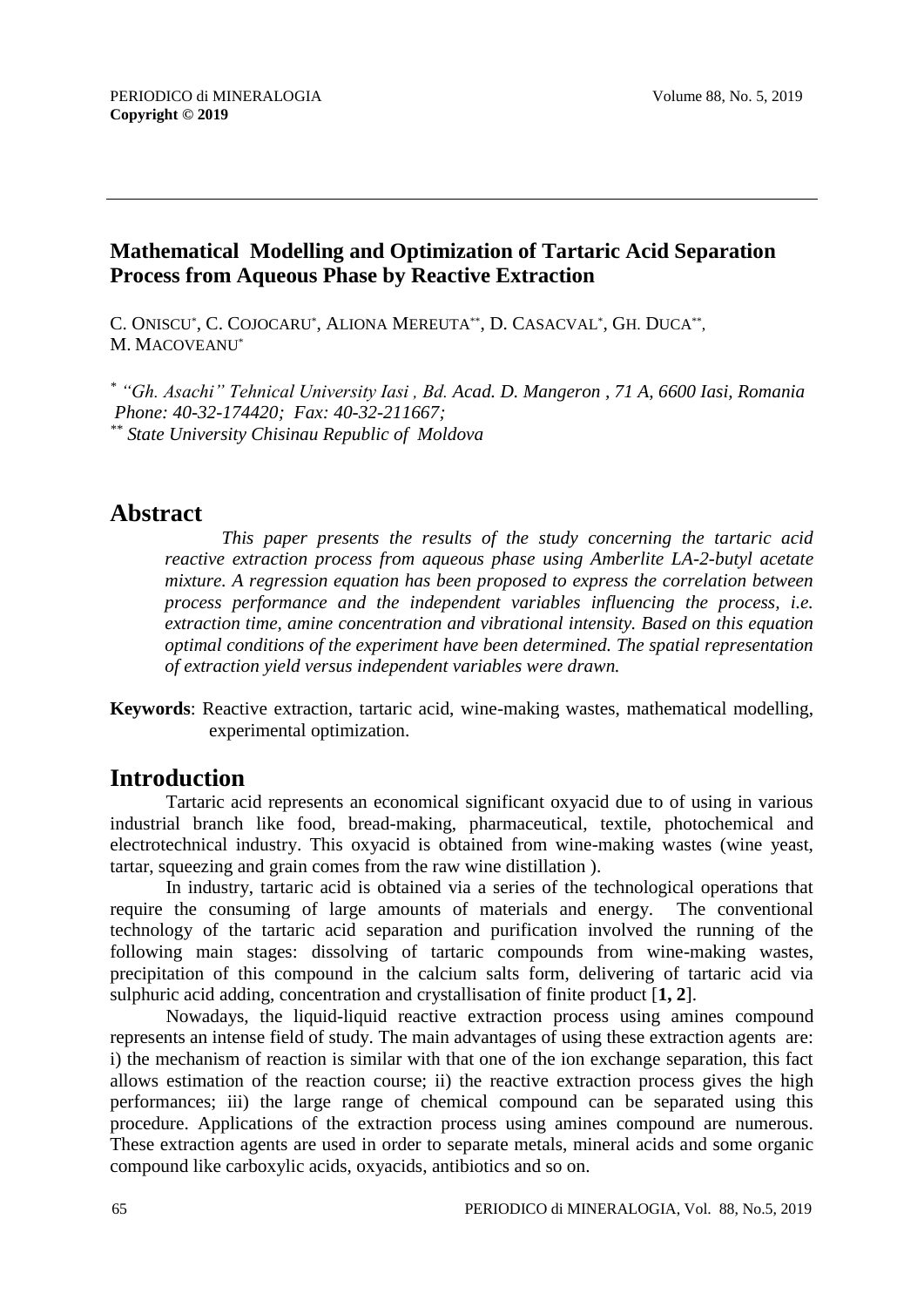The separation of tartaric acid from aqueous phase via applying reactive extraction process represents an extremely advantageous alternative. This technique offers reduced consuming of materials and energy and, implicit, a lowering cost of the process realisation [**3, 4**].

## **Materials and Methods**

#### **Reagents**

Amberlite LA-2 *Sigma-Aldrih* (Steinheim, Germany), butyl acetate *Merck* (Darmstadt, Germany), (+) – tartaric acid *Reahim* (Ural, Russia), sodium metavanadate *Reahim* (Ural, Russia), glacial acetic acid *Reactivul* (Bucharest, Romania) were used.

#### **Apparatus**

An extraction device and the MLW T23D centrifugal separator have been used in order to extract tartaric acid form aqueous phase. The colorimetry assays were made by means of Spectromom 410 VIS spectrophotometer.

#### **Procedure**

The experimental study deals with the tartaric acid separation from aqueous phase using reactive extraction process with Amberlite LA-2-butyl acetate mixture (organic phase). Amberlite LA-2 represents an amine extraction agent with high molecular weight.

Aqueous phase was composed of tartaric acid solution with concentration – 5 g/L. Organic phase was prepared by dissolving diverse quantities of Amberlite LA-2 in butyl acetate.

In order to achieve superior yields the extraction device with vibrational stirring has been used. This system offered the possibility to enhance the interfacial surface between both phases.

The experimental equipment was consisted of a glass column with 37 mm diameter and 240 mm height. The both phases were intensely mixed by means of the vibrational stirrer made-up of metallic perforated disk with 45 mm diameter and 17 per cent of free section. The vibrations were generated with a frequency of 50 Hz and an amplitude ranged from 0 to 4 mm.

The resulting emulsion was removed at the bottom of the extraction column and was separated in the centrifugal separator operated at the 2000 rotations per minute. The reactive extraction process was performed at the 1:1 volume proportion using 25 ml volumes.

The process evolution has been assessed via colorimetry measuring with potassium metavanadate at the 525 nm wavelength.

The reactive extraction yield (process performance) has been calculated using the equation (1):

$$
Y = (1 - \frac{C_{ar}}{C_a}) \cdot 100\%
$$
 (1)

where  $Y -$  reactive extraction yield, %;

 $C_{\text{ar}}$  – tartaric acid concentration in organic phase, g/L;

 $C_a$  – initially tartaric acid concentration in aqueous phase,  $g/L$ .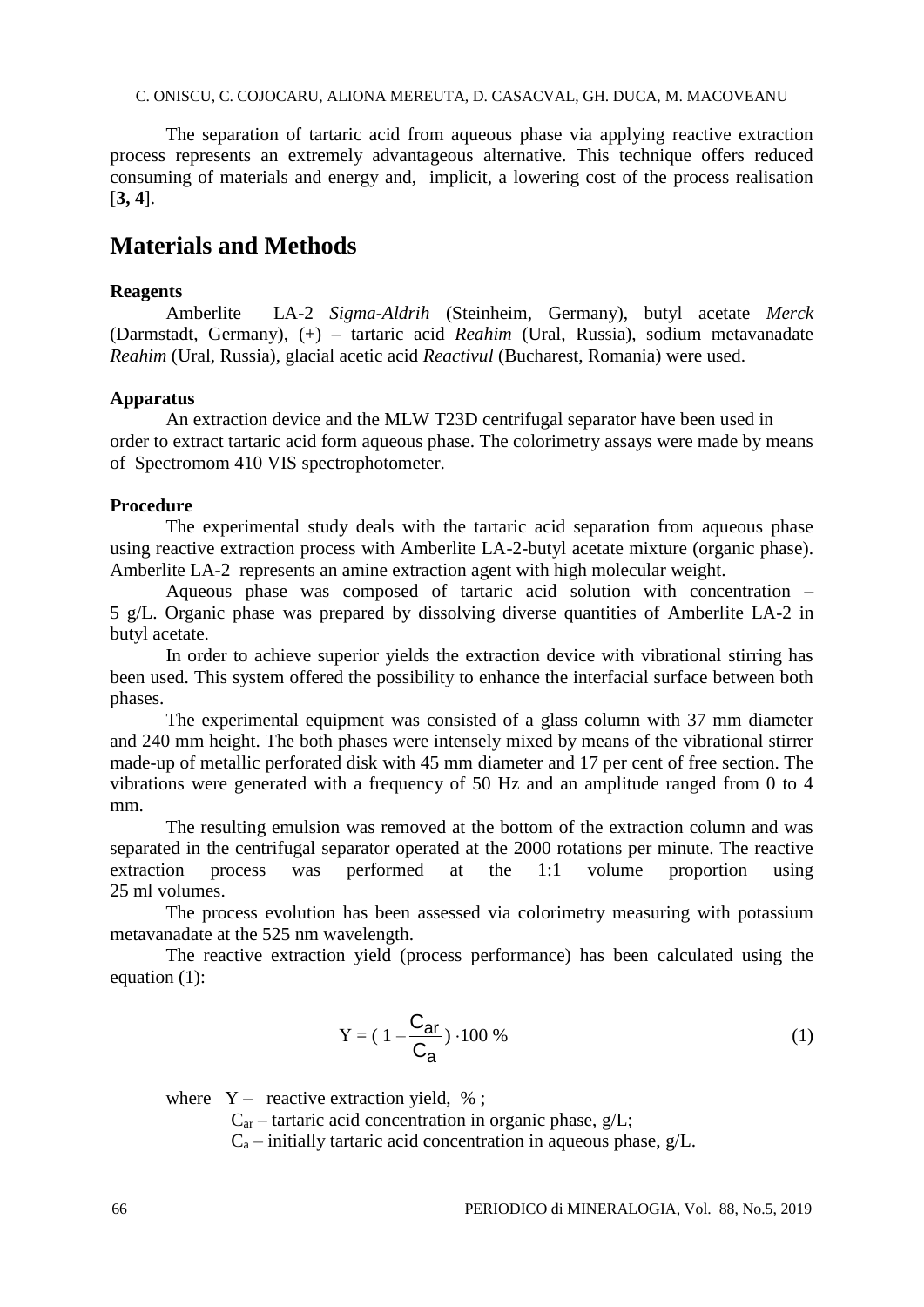# **Results and Discussion**

#### **Process Modelling**

The studies regarding the modelling of the tartaric acid reactive extraction process were aimed to settle a correlation between the extraction performances and the variables influencing the process, i.e. extraction time, amine concentration and vibration intensity.

In this purpose, real values of process variables and their variation limits were chosen in accordance with the preliminary tests and coding (**Table 1**).

| <b>Process</b>               | Code           | <b>Real values of coded levels</b> |      |       |      | <b>Step</b> |      |
|------------------------------|----------------|------------------------------------|------|-------|------|-------------|------|
| variables                    |                | $-\alpha$                          | -1   |       | $+1$ | $+\alpha$   |      |
| Amine concentration, $(g/I)$ | $X_1$          | 15,7                               | 20.0 | 40,0  | 60,0 | 64.3        | 20,0 |
| <b>Extraction time,</b> (s)  | X <sub>2</sub> | 14                                 | 20   | 50    | 80   | 86          | 30   |
| Vibrational intensity, (m/s) | $X_3$          | 39.2                               | 50.0 | 100.0 | 50.0 | 160.7       | 50,0 |

**Table 1.** Real and coded values of the process variables ( $\alpha = 1.215$ ).

In order to determine the empirical equation of the extraction process the planning of the experiment has been performed. The used orthogonal experimental matrix, of the  $2<sup>3</sup>$  type, is given in (**Table 2**).

| No. of Experiment | X1               | $\mathbf{X}_2$   | X3               | $Y, \%$ |
|-------------------|------------------|------------------|------------------|---------|
|                   |                  |                  |                  | 99,12   |
| $\mathfrak{2}$    | $-1$             |                  |                  | 85,41   |
| 3                 |                  | $-1$             |                  | 98,12   |
| $\overline{4}$    | $-1$             | $-1$             |                  | 85,83   |
| 5                 |                  |                  | $-1$             | 99,79   |
| 6                 | $-1$             |                  | $-1$             | 85,41   |
| 7                 |                  | $-1$             | $-1$             | 98,75   |
| 8                 | $-1$             | $-1$             | $-1$             | 82,08   |
| 9                 | $\alpha$         | $\mathbf{0}$     | $\boldsymbol{0}$ | 99,16   |
| 10                | - $\alpha$       | $\boldsymbol{0}$ | $\boldsymbol{0}$ | 75,00   |
| 11                | $\mathbf{0}$     | $\alpha$         | $\boldsymbol{0}$ | 99,16   |
| 12                | $\boldsymbol{0}$ | - $\alpha$       | $\boldsymbol{0}$ | 76,66   |
| 13                | $\mathbf{0}$     | $\overline{0}$   | $\alpha$         | 98,12   |
| 14                | $\theta$         | $\mathbf{0}$     | - $\alpha$       | 98,00   |
| 15                | $\Omega$         | $\Omega$         | $\boldsymbol{0}$ | 97,50   |
| 16                | $\boldsymbol{0}$ | $\boldsymbol{0}$ | $\boldsymbol{0}$ | 98,14   |

Table 2. Orthogonal Experimental Matrix of the 2<sup>3</sup> type.

The mathematical model of the process, in a general form, represents a second order polynomial of the following form [**5**]:

$$
\hat{Y} = b_0 + \sum_{i=1}^{k} b_i \cdot x_i + \sum_{\substack{i=1 \ i \neq j}}^{k} b_{ij} \cdot x_i \cdot x_j + \sum_{i=1}^{k} b_{ii} \cdot x_i^2
$$
\n(2)

where: *Y* ˆ - denotes the system response function (calculated value of extraction yield);

 $b_0$ ,  $b_i$ ,  $b_{ii}$ ,  $b_{ii}$  – coefficients of regression equation ;

 $x_i$ ,  $x_j$  – independent variables (coded values) i, j=1 ... k.

67 PERIODICO di MINERALOGIA, Vol. 88, No.5, 2019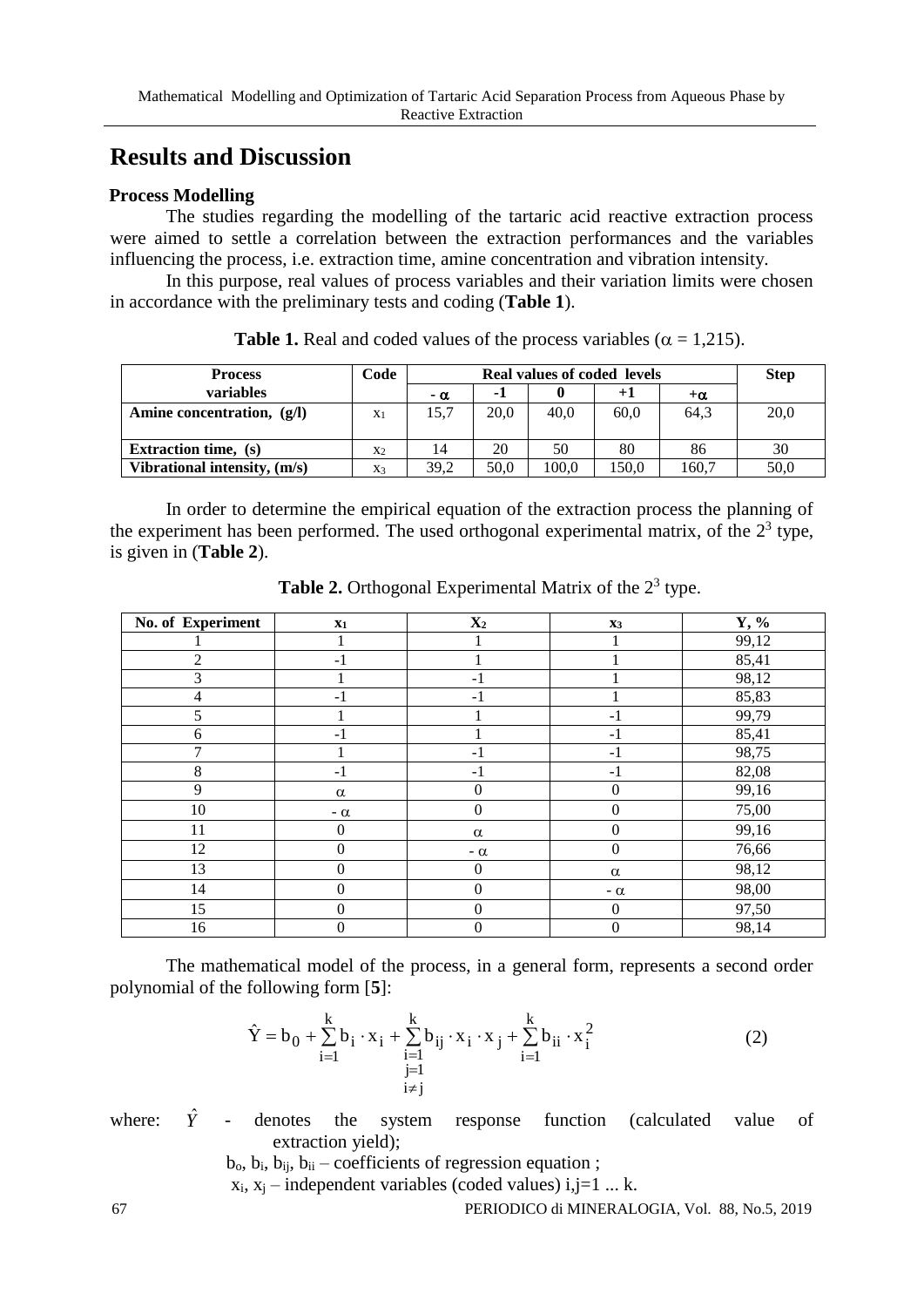The coefficients of the regression equation were calculated by following relationship [**5**]:

$$
\mathbf{b} = (\mathbf{X}^{\mathrm{T}} \cdot \mathbf{X})^{-1} \cdot \mathbf{X}^{\mathrm{T}} \cdot \mathbf{Y}
$$
 (3)

where  $\mathbf{b}$  – column matrix of the regression coefficients;

**X** – expansive matrix of code variables;

**Y -** column matrix of the extraction performance.

The equation describing correlation between the performance and variables influencing the tartaric acid reactive extraction process is of the following form:

$$
\hat{Y} = 90.383 + 7.889 \cdot x_1 + 2.948 \cdot x_2 - 3.358 \cdot x_1^2 - 2.795 \cdot x_2^2 + 4.086 \cdot x_3^2 \tag{4}
$$

Regression coefficients in equation (4) represent meaningful coefficients retained testing the significance of all coefficients. The test involved comparing of absolute values of the variables with their confidence intervals -  $\Delta b$ :

$$
|b_p| > |\Delta b_p| \tag{5}
$$

If the condition (5) is true the  $b<sub>p</sub>$  coefficient is considered meaningful, otherwise the corresponding factor is not meaningful and isn't involved in the mathematical model.

The confidence intervals were determined by calculating dispersions of the regression coefficients and multiplying these values with tabulated value of Student's test  $(t_{0.05(1)}=12.71)$ . The accordance between the model and experimental data was verified by applying Fischer's test. In this sense, the calculated value of the Fisher's test (FC) was compared with tabulated value (F<sub>T</sub>). The calculated value of the Fisher's test was  $F_C = 115$ . Since for a confidence level  $p = 0.05$  and  $f_1 = 9$ ,  $f_2 = 1$  degrees of freedom result  $F_T(f_1, f_2) = 240$  and  $F_C < F_T(f_1, f_2)$ , the mathematical model is truly, i.e. the accordance between the model and experimental data is statistically accepted [**5, 6**].

The both calculated and experimental values of the extraction yield are shown in (**Figure 1**). These values were settled for sixteen runs that had been performed.



Figure 1. The yield of tartaric acid extraction process, experimental data versus model data.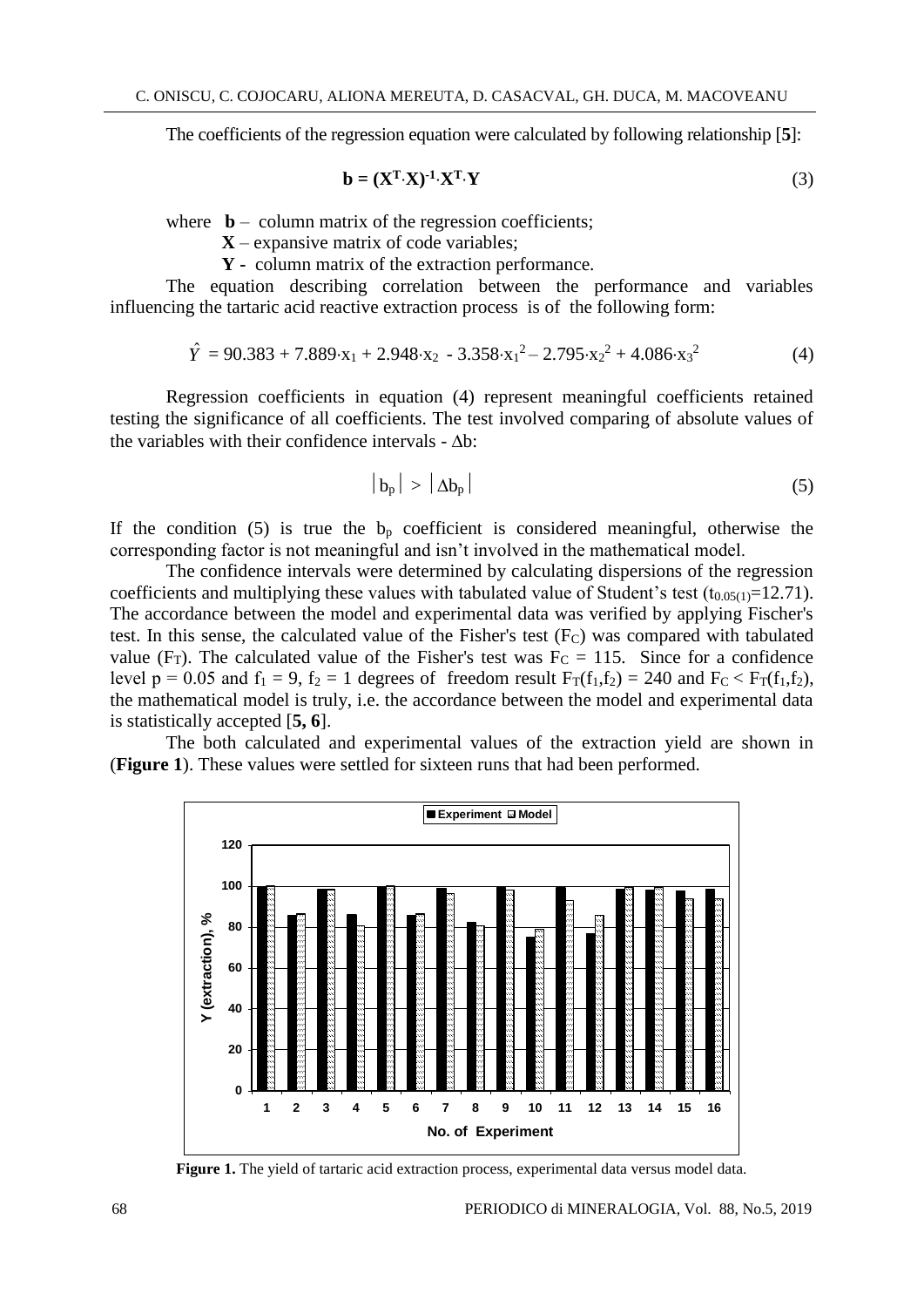In (**Figures 2, 3** and **4**) the dependence between the extraction performance and process factors are illustrated. Contours diagrams show that increasing of x1 factor will give superior values of the extraction yield, due to of significant positive linear coefficient corresponding to this factor. The enhancing of  $x_2$  factor also will improve the extraction yield but in the lessened manner. The least influencing on the process performance is attributed to x<sup>3</sup> factor.



**Figure 2.** Response surface and contour response surface depending on  $x_1$  and  $x_2$ ,  $x_3=0$ .



**Figure 3.** Response surface and contour response surface depending on  $x_2$  and  $x_3$ ,  $x_1=0$ .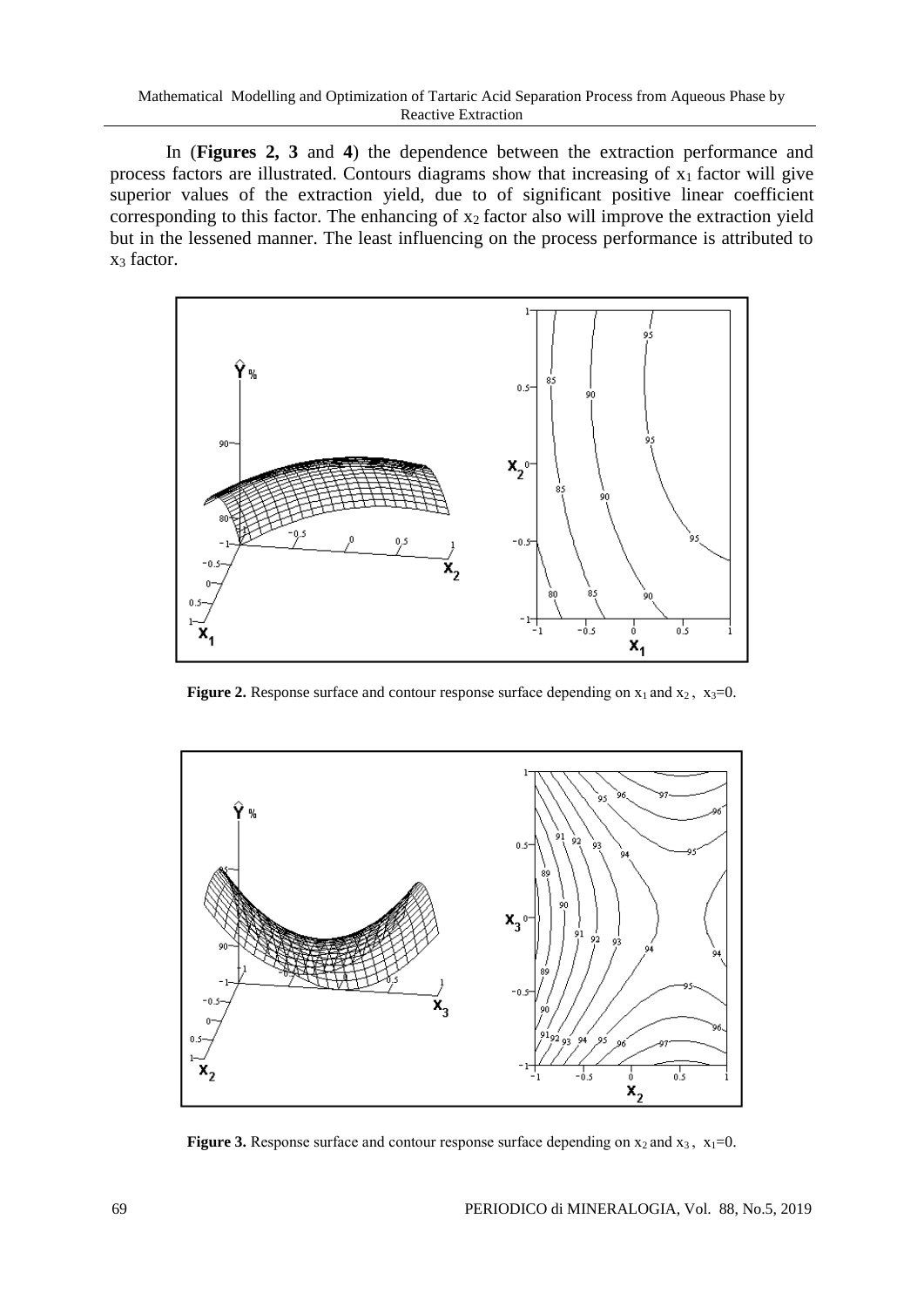

**Figure 4.** Response surface and contour response surface depending on  $x_1$  and  $x_3$ ,  $x_2=0$ .

#### **Process Optimization**

After determining the regression equation that represents virtually an objective function the next step of the investigation was to optimize the restricted objective function:

$$
\max \{ \hat{Y}(x_1, x_2, x_3) \}
$$
  
- $\alpha \le x_i \le \alpha, \quad i = 1...3 \text{ and } \hat{Y} \le 100 \%$  (6)

In this sense, first of all, the stationary point  $(S - center)$  has been determined by solving the subsequent system of equations [**7**]:

$$
\frac{\partial \hat{Y}}{\partial x_1} = 0, \qquad \frac{\partial \hat{Y}}{\partial x_2} = 0, \qquad \frac{\partial \hat{Y}}{\partial x_3} = 0 \tag{7}
$$

The solving of the equations system (7) gives the coordinates of stationary point, i.e.  $\mathbf{x}_s = [1.175 \quad 0.527 \quad 0]^T$ .

In order to determine the nature of the stationary point the objective function was brought to the standard form. The standard form of the regression function, in case of three factors, is expressed via next general formula [**5, 7**]:

$$
\hat{Y} - Y_s = \lambda_1 \cdot \chi_1^2 + \lambda_2 \cdot \chi_2^2 + \lambda_3 \cdot \chi_3^2 \tag{8}
$$

where  $Y_s$  – value of the objective function in the stationary point  $(Y_s = 98.794)$ ;

 $\chi_1$ ,  $\chi_2$ ,  $\chi_3$  - values of factors in the new coordinate system;

 $\lambda_1, \lambda_2, \lambda_3$  – the standard regression coefficients.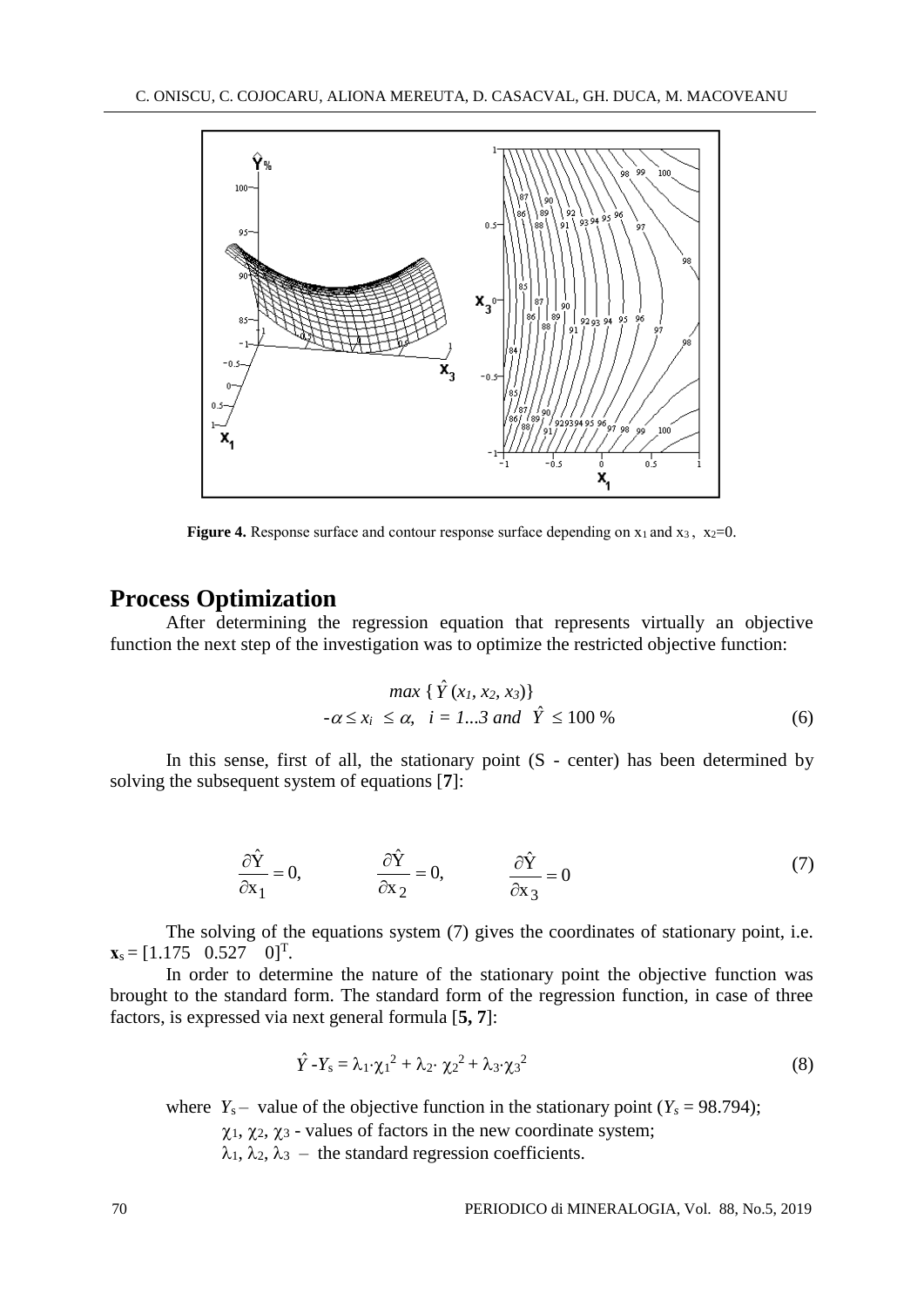The standard regression coefficients were settled by determining the eigenvalues of next quadratic matrix, solving the characteristic equation [**7**]:

$$
\det (\mathbf{B} - \lambda \cdot \mathbf{E}) = 0 \tag{9}
$$

where **B** denotes quadratic matrix of regression coefficients; **E -** identity matrix.

The obtained values of the standard regression coefficients are:  $\lambda_1 = -3.358$ ,  $\lambda_2 = -2.795$ ,  $\lambda_3 = 4.086$ , thus, the standard equation describes investigated extraction process has the following form:

$$
\hat{Y} - 98.794 = -3.358 \cdot \chi_1^2 - 2.795 \cdot \chi_2^2 + 4.086 \cdot \chi_3^2 \tag{10}
$$

The nature of the stationary point has been settled via signs examinations of standard coefficients. Since the standard coefficients have different signs, i.e.  $\lambda_1$  and  $\lambda_2$  are lesser than zero and  $\lambda_3$  is greater than zero, the S-center represents a "*minimax*" [5, 7].

In order to settle the optimal point of experiment the response surface has been explored in the region of the "minimax" by moving upon axis direction of positive coefficient  $(\gamma_3)$ . The displacement from S-center upon the  $\gamma_3$  axis direction will improve the objective function. To maximize the performance of the extraction process objective function has taken the values  $\hat{Y} > Y_s$  and the moving upon  $\chi_3$  has been done. In this case  $\chi_1=0$ ,  $\chi_2=0$  and the standard equation comes to the subsequent form:

$$
\chi_3 = \pm \sqrt{\frac{\hat{Y} - Y_s}{\lambda_3}}\tag{11}
$$

Modifying the value of the *Y* function the keeping of imposed restriction upon the process variables has been verified. The optimal value of extraction yield (adopted feasible maximum) calculated by the model was 100 % for next values of the coded variables:  $x_1=1,175$ ;  $x_2=0,527$ ;  $x_3=0,543$ . The real optimal values of the process factors and the corresponding experimental yield are shown in (**Table 3**).

**Table 3.** The optimal condition of the reactive extraction experiment.

| Amine                  | <b>Extraction</b> | <b>Vibrational</b> | <b>Extraction</b> |
|------------------------|-------------------|--------------------|-------------------|
| concentration, $(g/I)$ | $time.$ (s)       | intensity, $(m/s)$ | vield, $[\%]$     |
|                        | 66                |                    | 99.93             |

The process performance obtained in the adopted optimal conditions represents the best experimental extraction yield of tartaric acid from aqueous phase. All calculations were performed by means of MathCAD PRO software.

### **Conclusions**

An empirical mathematical model has been developed in order to describe the dependence between the performance and variables of tartaric acid extraction process from aqueous phase by using Amberlite LA-2 –butyl acetate mixture as extraction agent.